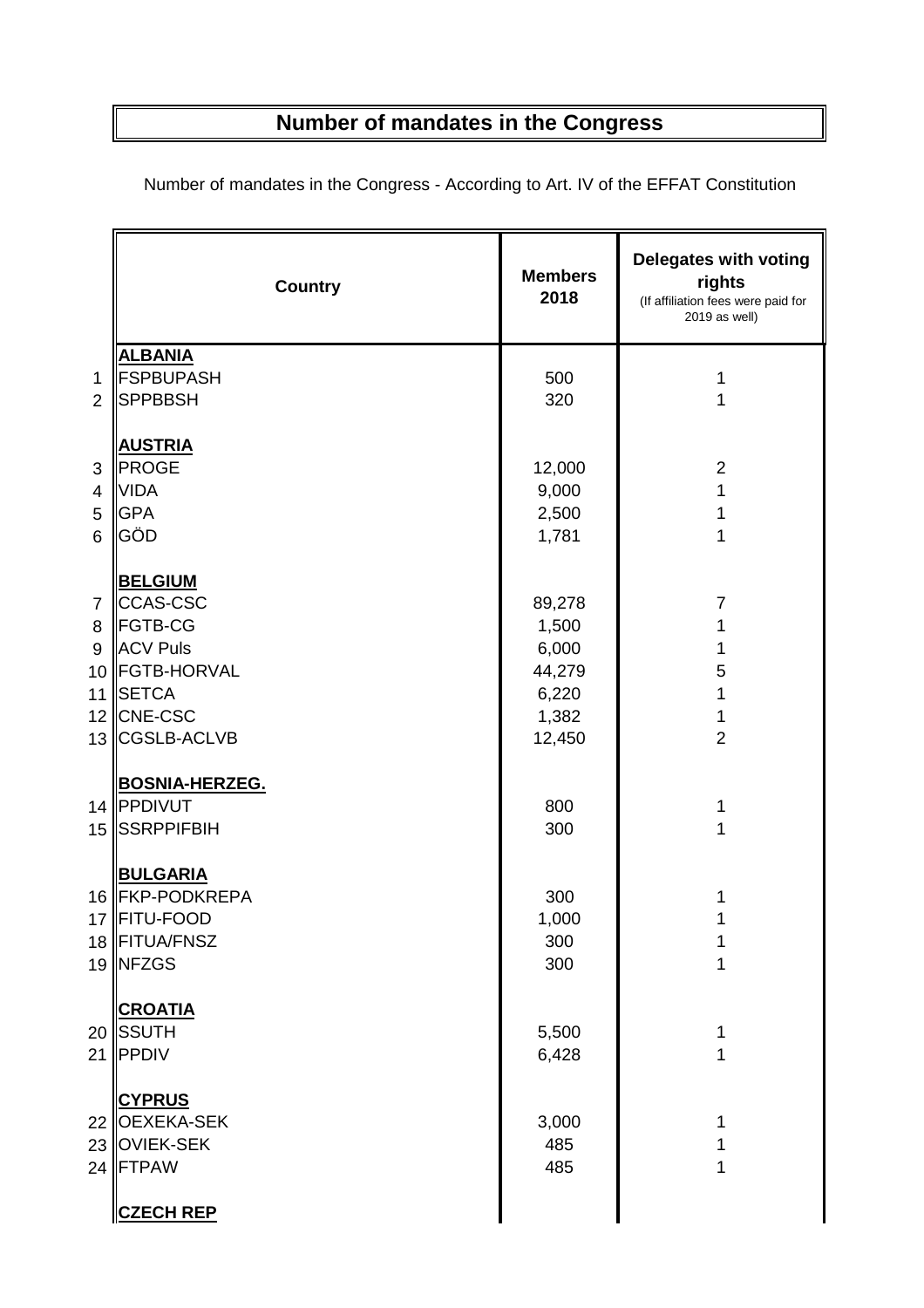|    | 25 CMOSPHCR                  | 1,000   | 1                        |
|----|------------------------------|---------|--------------------------|
| 26 | OSPZV-ASO                    | 1,463   | 1                        |
|    |                              |         |                          |
|    | <b>DENMARK</b>               |         |                          |
|    | 27 NK/Handel                 | 2,000   | 1                        |
|    | <b>28   NNF</b>              | 20,890  | 4                        |
| 29 | 3F                           | 29,300  | 4                        |
| 20 | 3F-CO-Industry               | 8,175   | 1                        |
|    |                              |         |                          |
|    | <b>FAROE ISL</b>             |         |                          |
| 31 | FAA                          | 2,700   | 1                        |
|    |                              |         |                          |
|    | <b>FINLAND</b>               |         |                          |
|    | 32  PAM                      | 33,890  | $\overline{\mathcal{A}}$ |
|    | 33   PRO                     | 2,558   | 1                        |
|    | 34 <b>ISEL</b>               |         | $\overline{2}$           |
|    |                              | 17,222  |                          |
| 35 | The Finnish industrial union | 1,585   | 1                        |
|    |                              |         |                          |
|    | <b>FRANCE</b>                |         |                          |
|    | 36 FGTA-FO                   | 10,600  | $\overline{2}$           |
|    | 37 FO tabacs                 | 300     | $\mathbf{1}$             |
|    | 38   FGA-CFDT                | 35,000  | $\overline{\mathbf{4}}$  |
|    | 39 FDS-CFDT                  | 8,764   | 1                        |
|    | 40 CGT-Service               | 1,735   | 1                        |
| 41 | CFE-CGC hotel                | 1,502   | 1                        |
|    | 42 CFTC-AGRI                 | 620     | 1                        |
|    | 43 CFE-CGC Agri              | 6,000   | 1                        |
|    | 44 CFTC CSFV                 | 1,500   | 1                        |
|    |                              |         |                          |
|    | <b>GERMANY</b>               |         |                          |
|    | 45   NGG                     | 197,384 | 10                       |
|    | 46   IG-BAU                  | 8,246   | 1                        |
|    |                              |         |                          |
|    | <b>GREAT BRITAIN</b>         |         |                          |
| 47 | <b>UNITE</b>                 | 90,000  | $\overline{7}$           |
|    | 48  USDAW                    | 11,367  | $\overline{2}$           |
| 49 | <b>GMB</b>                   | 7,525   | $\mathbf 1$              |
| 50 | <b>BFWAU</b>                 | 9,458   | 1                        |
|    |                              |         |                          |
|    | <b>GREECE</b>                |         |                          |
| 51 | <b>POEEYTE</b>               | 1,000   | 1                        |
|    |                              |         |                          |
|    | <b>HUNGARY</b>               |         |                          |
|    | $52$ VISZ                    |         | 1                        |
|    |                              | 5,890   |                          |
|    | 53 MEDOSZ                    | 4,855   | 1                        |
|    | $54$  HDSZ                   | 1,125   | 1                        |
|    |                              |         |                          |
|    | <b>IRELAND</b>               |         |                          |
| 55 | <b>SIPTU</b>                 | 6,600   | 1                        |
|    |                              |         |                          |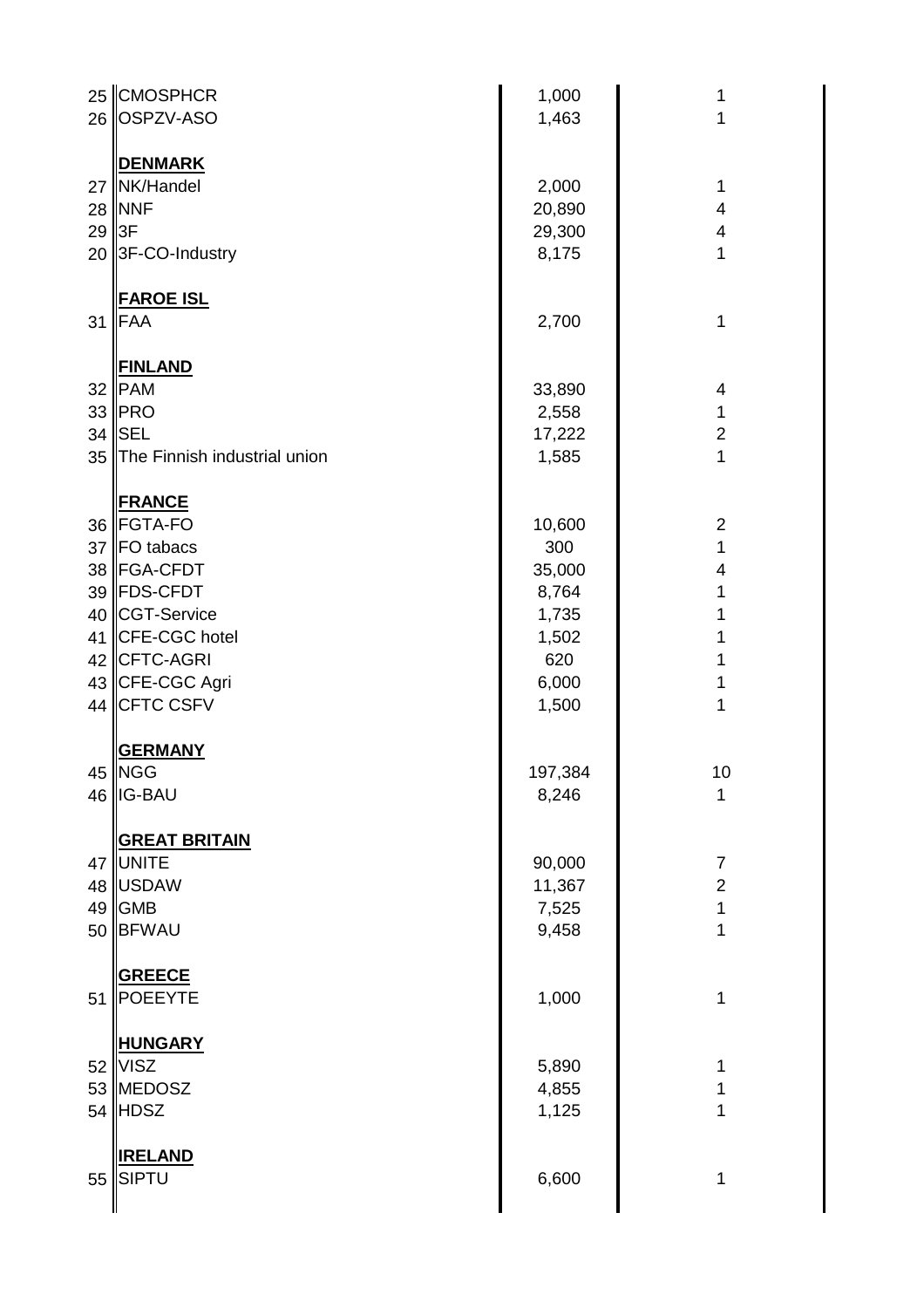|                      | <b>ISLAND</b>                                                                                                                                                                         |                                                                                              |                                                                                                                                                          |
|----------------------|---------------------------------------------------------------------------------------------------------------------------------------------------------------------------------------|----------------------------------------------------------------------------------------------|----------------------------------------------------------------------------------------------------------------------------------------------------------|
|                      | 56 SGS                                                                                                                                                                                | 4,500                                                                                        | 1                                                                                                                                                        |
|                      | 57 MATVIS                                                                                                                                                                             | 1,918                                                                                        | $\mathbf{1}$                                                                                                                                             |
| 67                   | <b>ITALY</b><br>58 UILTUCS-UIL<br>59 FIST CISL<br>60 ALPA<br>61 FILCAMS-CGIL<br>62 FAI-CISL<br>63 FAI-CISL pesca<br>64 FLAI-CGIL<br>65 UILA-UIL<br>66 UIMEC-UIL<br><b>CONFEDERDIA</b> | 10,000<br>10,500<br>7,000<br>11,500<br>9,000<br>3,850<br>21,000<br>11,000<br>10,000<br>9,212 | 1<br>$\overline{2}$<br>$\mathbf 1$<br>$\overline{2}$<br>$\mathbf{1}$<br>1<br>$\overline{\mathbf{4}}$<br>$\overline{2}$<br>$\mathbf{1}$<br>$\overline{1}$ |
| 68                   | <b>KOSOVO</b><br><b>ITUFAWIEH</b>                                                                                                                                                     | 312                                                                                          | 1                                                                                                                                                        |
|                      | <b>LETVIA</b><br>69  LAKRS<br>70  LIA                                                                                                                                                 | 136<br>200                                                                                   | 1<br>$\mathbf{1}$                                                                                                                                        |
| 72                   | <b>LITHUANIA</b><br>71 ILMP<br><b>TUFLAW / LZUDPSF</b>                                                                                                                                | 2,000<br>600                                                                                 | 1<br>1                                                                                                                                                   |
| 73                   | <b>LUXEMBOURG</b><br>OGB-L                                                                                                                                                            | 1,500                                                                                        | $\mathbf{1}$                                                                                                                                             |
| 75                   | <b>MACEDONIA</b><br>74   AGRO-SINDIKAT<br><b>SUTKOZ</b>                                                                                                                               | 1,400<br>400                                                                                 | 1<br>1                                                                                                                                                   |
| 76                   | <b>MALTA</b><br>GWU                                                                                                                                                                   | 1,500                                                                                        | $\mathbf 1$                                                                                                                                              |
| 77<br>78             | <b>MONTENEGRO</b><br>Trade Union of Agriculture, Food and Tobacco<br>Trade Union of Tourism and Catering                                                                              | 700<br>320                                                                                   | $\mathbf 1$<br>1                                                                                                                                         |
| 79<br>80<br>81<br>82 | <b>NETHERLANDS</b><br><b>IFNV</b><br><b>CNV</b><br><b>HB-FNV</b><br><b>DMW FNV</b>                                                                                                    | 38,001<br>8,866<br>21,872<br>300                                                             | 4<br>1<br>$\overline{4}$<br>$\mathbf 1$                                                                                                                  |
|                      | <b>NORWAY</b><br>83   NNN<br>84  FELLESFORBUNDET                                                                                                                                      | 28,147<br>9,604                                                                              | 4<br>1                                                                                                                                                   |